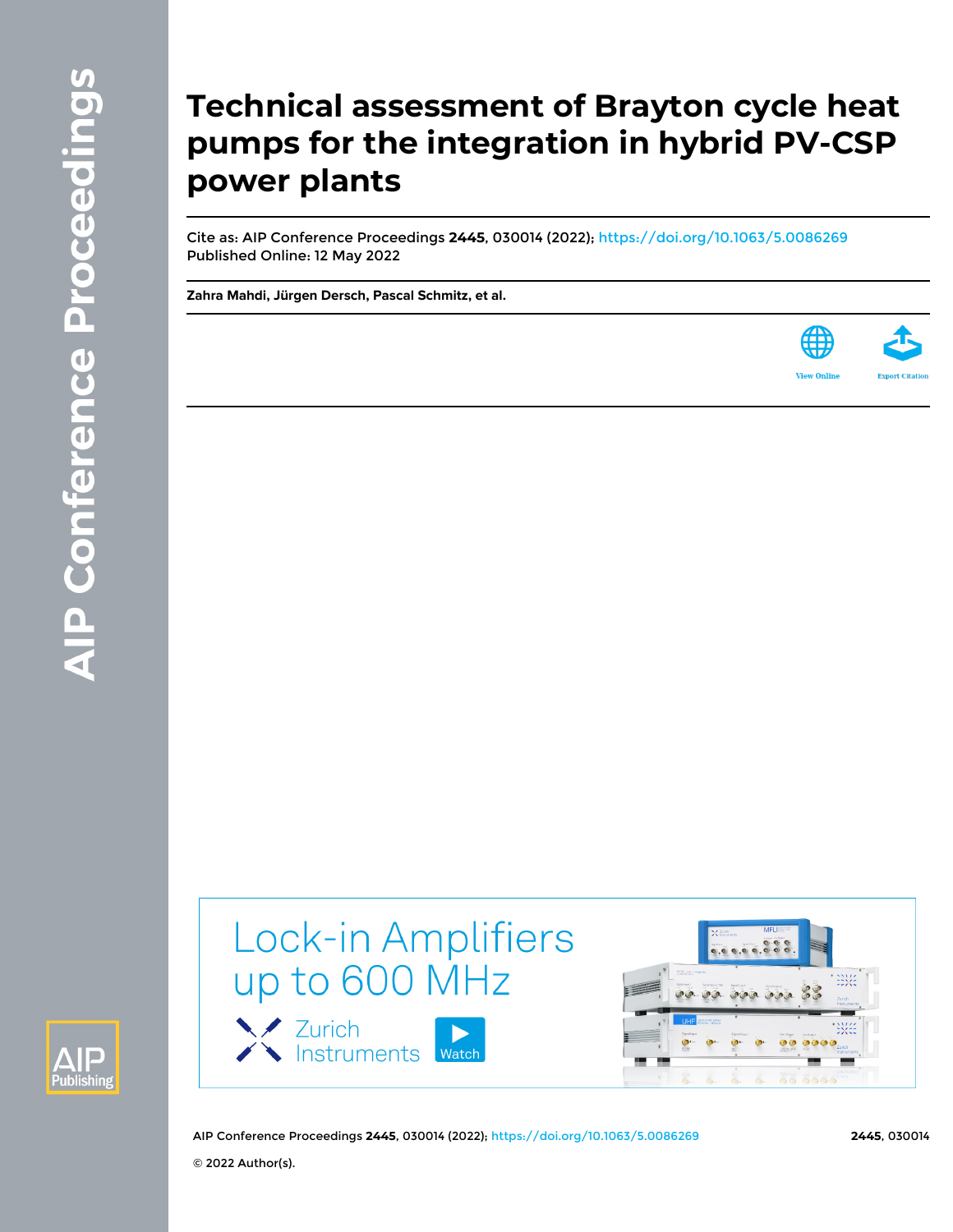# Technical Assessment of Brayton Cycle Heat Pumps for the Integration in Hybrid PV-CSP Power Plants

Zahra Mahdi<sup>1,a)</sup>, Jürgen Dersch<sup>2</sup>, Pascal Schmitz<sup>1</sup>, Simon Dieckmann<sup>2</sup>, Ricardo Alexander Chico Caminos<sup>1</sup>, Cristiano Teixeira Boura<sup>1</sup>, Ulf Herrmann<sup>1</sup>, Christian Schwager<sup>1</sup>, Mark Schmitz<sup>3</sup>, Hans Gielen<sup>3</sup>, Yibekal Gedle<sup>3</sup>, Rauno Büscher<sup>1</sup>

 *Solar-Institut Jülich of the Aachen University of Applied Sciences (SIJ), Heinrich-Mussmann-Str. 5, 52428 Jülich, Germany. DLR Institute of Solar Research, Linder Höhe, 51147 Köln, Germany. TSK Flagsol Engineering GmbH, Anna-Schneider-Steig 10, 50678 Köln, Germany.* 

a) Corresponding author: mahdi $(\partial s$ ij.fh-aachen.de

Abstract. The hybridization of Concentrated Solar Power (CSP) and Photovoltaics (PV) systems is a promising approach to reduce costs of solar power plants, while increasing dispatchability and flexibility of power generation. High temperature heat pumps (HT HP) can be utilized to boost the salt temperature in the thermal energy storage (TES) of a Parabolic Trough Collector (PTC) system from 385 °C up to 565 °C. A PV field can supply the power for the HT HP, thus effectively storing the PV power as thermal energy. Besides cost-efficiently storing energy from the PV field, the power block efficiency of the overall system is improved due to the higher steam parameters. This paper presents a technical assessment of Brayton cycle heat pumps to be integrated in hybrid PV-CSP power plants. As a first step, a theoretical analysis was carried out to find the most suitable working fluid. The analysis included the fluids Air, Argon (Ar), Nitrogen (N2) and Carbon dioxide (CO2). N2 has been chosen as the optimal working fluid for the system. After the selection of the ideal working medium, different concepts for the arrangement of a HT HP in a PV-CSP hybrid power plant were developed and simulated in EBSILON®Professional. The concepts were evaluated technically by comparing the number of components required, pressure losses and coefficient of performance (COP).

# INTRODUCTION

Concentrated Solar Power (CSP) and Photovoltaics (PV) are the two main technologies to convert solar energy into electricity. These can be integrated into a single hybrid system to benefit from the advantages of both technologies. PV electricity is already very affordable today at locations with good solar resources, but large-scale storage technologies are currently not available or relatively expensive. Solar heat from concentrating collector systems, on the other hand, can be easily stored, and the conversion of heat into electricity can take place in line with demand in the conventional steam power block of the CSP system. However, electricity from CSP is currently more expensive than PV electricity, in case there are no additional incentives for storage or dispatchability. By intelligently combining both technologies, the cost effectiveness and flexibility of solar power production can be increased compared to two separately configured systems.

CSP-PV hybrid systems already exist, but so far, hybridization has been limited to a common feed from the separate systems into the power grid. A more effective hybridization could be achieved by coupling the systems by means of a power to heat (P2H) unit (e.g. resistance heater (RH) or high temperature heat pump (HT HP)) and by optimizing the integration of both systems. The investigation of a HT HP together with a molten salt storage system for the integration in PV-CSP hybrid power plants is one of the main aims of the ongoing project SWS, which is carried out in cooperation between SIJ, TSK Flagsol and DLR.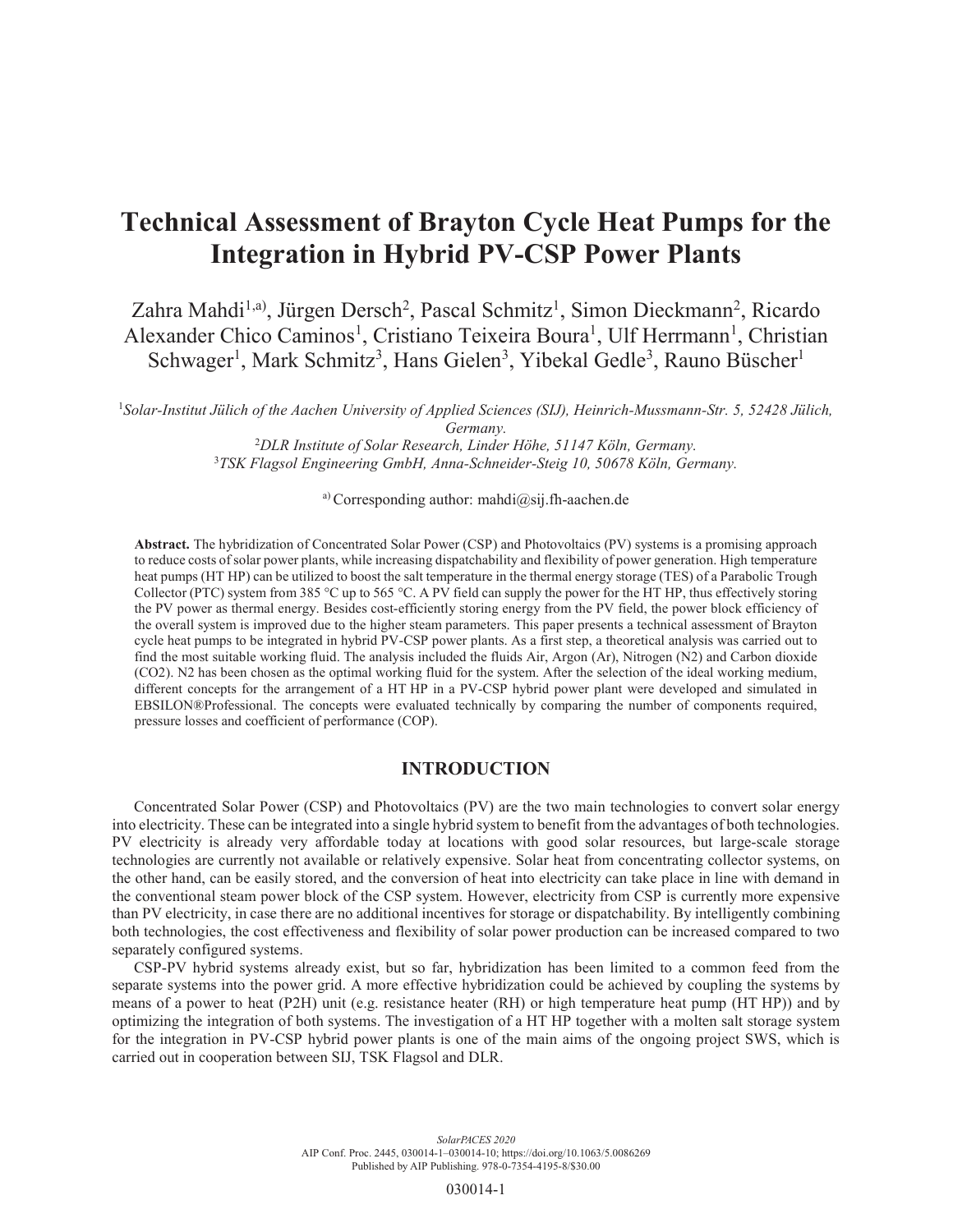#### APPROACH

Parabolic trough collector (PTC) systems commonly utilize thermal oil as heat transfer fluid (HTF) and operate with a maximum temperature of 393 °C. Solar salt (a mixture of 60 wt.-% NaNO3 and 40 wt.-% KNO3) allows higher operating temperatures, thus improving power block efficiency and reducing storage costs of the system. HP can be deployed to raise the temperature of the molten salt hot storage to 565 °C in a PTC plant. A PV field can supply the power for the HP, which in turn allows the cost effective thermal storage of electricity from the PV plant in molten salt.

Today only HP systems with maximum outlet temperatures of 165 °C are available on the market. These commercially distributed systems operate according to the Rankine gas compression cycle and are designed for operation with comparatively small temperature differences of less than 100 °C between flow and return, whereby small temperature differences are advantageous as they result in a better coefficient of performance (COP). [1]

HT HP for the temperature range up to 565  $^{\circ}$ C are not commercially available, although the concept has drawn attention in recent years. [2] The subject of this research is a PV-CSP hybrid plant with a Brayton cycle HP, where the working fluids undergo no phase change in the thermodynamic cycle.

#### STATE OF THE ART

An advantage of a CSP system is the ability to store energy in its integrated thermal energy storage. According to IRENA, the global weighted average LCOE of concentrating solar power in 2019 was USD 0.182/kWh – 47 % lower than in 2010. However, it is still more expensive than PV electricity. The levelized cost of energy produced by utility-scale solar PV has decreased by 13 % year-on-year in 2019 reaching USD 0.068/kWh. [3] In the case of PV systems, electricity generation is directly dependent on irradiation times, so the prices of PV electricity do not reflect its availability in line with demand. CSP systems with thermal storage can generate solar power largely predictable and according to demand. In addition, the use of thermal storage in CSP plants at suitable locations leads to a reduction in electricity production costs. [4] With PV systems, on the other hand, the electricity generation costs increase considerably, if they are equipped with additional battery storage.

# PV-CSP Hybrid Power Plants

Following are some examples of the existing CSP-PV power plant as two independent power generation systems on one site:

• Noor Energy 1 in Dubai: 600 MW from three parabolic trough CSP plants, 100 MW from a solar tower, and 250 MW from photovoltaic panels. [5]

• Ouarzazate Solar Power Station (OSPS) in Morocco: combination of parabolic trough, solar tower and PV with a total power of 580 MW. [6]

The only CSP-PV power plant having a fully integrated individual system concept is the Noor Midelt I project in Morocco, which has been announced last year. The project will have a total installed capacity of 800 MW and upon completion, it will provide dispatchable solar energy during the day and up to five hours after sunset for a record-low tariff at peak hours of USD 7 cents/kWh. The Noor Midelt Phase 1 plant located 20 km north of the town of Midelt in Morocco is now in the planning stage.

In the SWS project, the feasibility of the application of a HT HP instead of electrical heaters to hybridize the CSP and PV systems is investigated.

# HT HP Concepts in Research and Development

In the research field of Clausius-Rankine HP there are numerous projects with optimization approaches that aim to increase the achievable process temperatures. In the Rankine cycle process, the working media always experience a change in their phase state, so that the heat quantities transferred are composed of sensitive and latent components. Often, the promised hot side temperatures are limited to values below 200  $^{\circ}$ C, as technical implementation is difficult beyond this. However, there are also theoretical approaches with working temperatures of up to 400 °C. Some of these currently researched concepts are presented in [7–12].

Object of the research are also HP systems using a Joule cycle, whose working fluids undergo no phase change. In theory, these systems are characterized by very large temperature spreads of more than 600 °C and maximum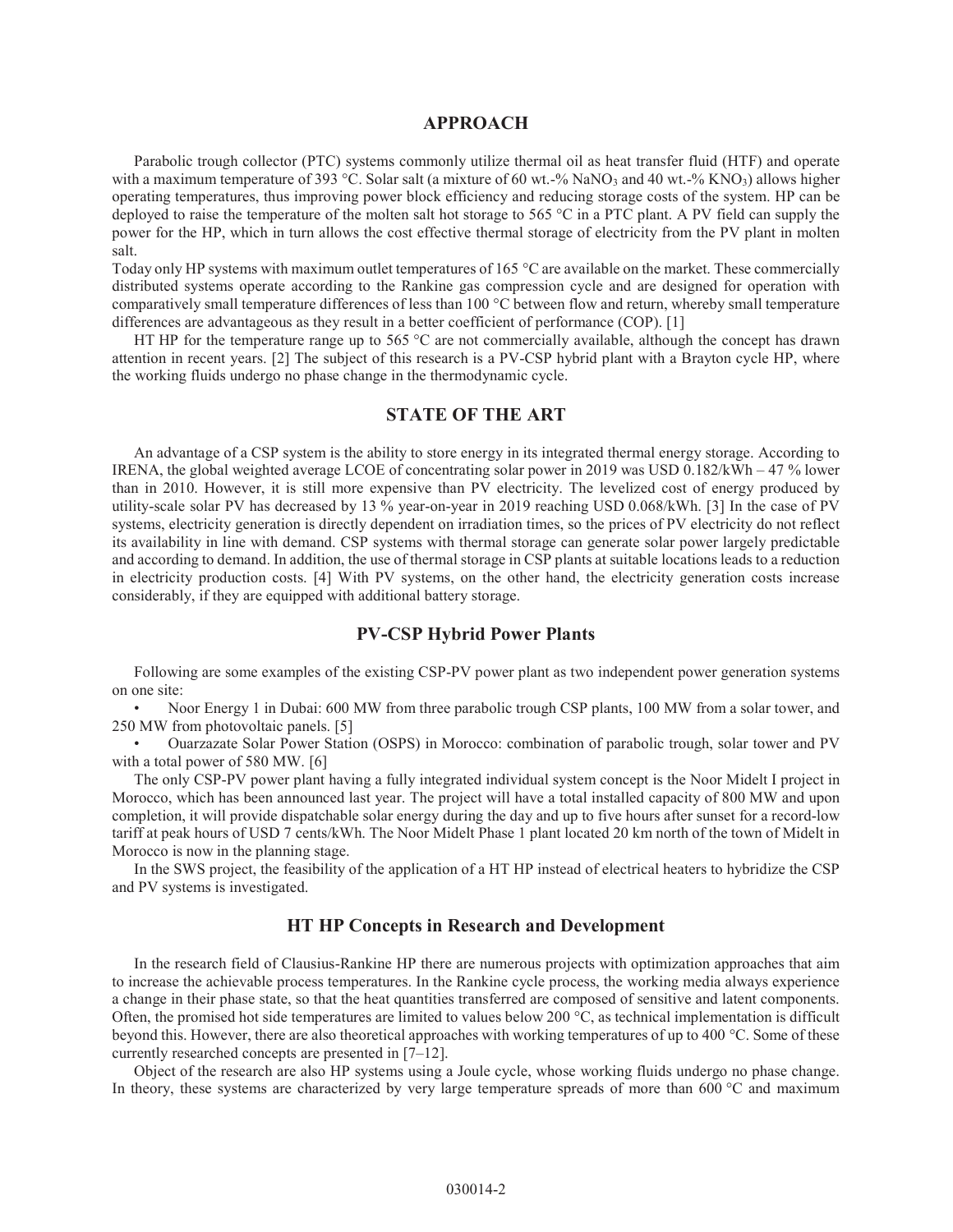temperatures above 500 °C. In their terminology, the two types should be separated from each other due to the different thermodynamic conditions. Particularly in the field of thermal intermediate storage of electrical energy on a large scale, research is being conducted with high intensity into solutions for storing and reconnecting electrical energy at low cost and with competitive efficiencies. Some concepts consider the possibility of thermal storage and the subsequent conversion to electricity using suitable HP / heat motors according to the Joule principle. Instead of converting the stored thermal energy back into electricity, it can also be used directly in a heat consumption process. Some of the most important concepts in this field have been presented in [2,13–16].

#### ANALYSIS

In order to use a HT HP together with a molten salt heat storage tank for the application in PV-CSP hybrid power plants, an evaluation matrix combined with a sensitivity analysis were carried out to find the most suitable working fluid. In a next step, different concepts for the arrangement of a HT HP in a PV-CSP hybrid power plant have been developed, simulated and compared. These two steps will be explained in detail in the next sections.

#### Selection of the Working Fluid

HPs based on the Clausius-Rankine process are only suitable to a very limited extent for the planned high-temperature application in the SWS project, as the achievable flow temperatures do not reach the desired values. The advantage of these HP is their direct market availability and proven technical feasibility. In comparison, Joule HP allow significantly higher flow temperatures, but generally have poorer COPs and prove to be technically difficult to realize. Typically, larger mass flows of the working medium must be circulated and high thermal loads act on the system components. [17] In most cases, the turbomachinery required for compression and expansion of the working medium is not yet available and extensive development work will be necessary, before it is offered on the market.

In order to choose the best HTF for the present study, primarily, an evaluation matrix has been created for the different HT HP concepts with flow temperatures above 200 °C to ensure the comparability of the systems.

The evaluation is based on a point-based system, where points are awarded for the working media, not for the specific concepts, as the systems for a particular working medium group do not differ greatly from each other. In addition to the points awarded for a criterion of the respective working media, the criteria themselves are weighted. This weighting determines the importance of the criteria among themselves. For example, the property "low corrosion" is less important than the "safety" of the working medium used.

The evaluation criteria were divided into three groups: "fixed requirements", "target requirements" and "optional requirements". The fixed requirements include criteria that must be fulfilled in order for a concept to be included in the evaluation. The target requirements differ from the optional requirements, as they have a stronger influence on the choice of the appropriate concept. This is also reflected in the lower weighting of the listed desired requirements. The HTFs and some of the most important requirements are shown in Fig .1.



FIGURE 1. Different HTF and some examples of the requirements applied for the evaluation matrix

The definition, weighting and final evaluation of the criteria has been developed based on the literature and the necessities of the project. By directly comparing the selected working media with the respective system concepts as a reference, the system properties could be subjected to a meaningful evaluation. After the evaluation of all individual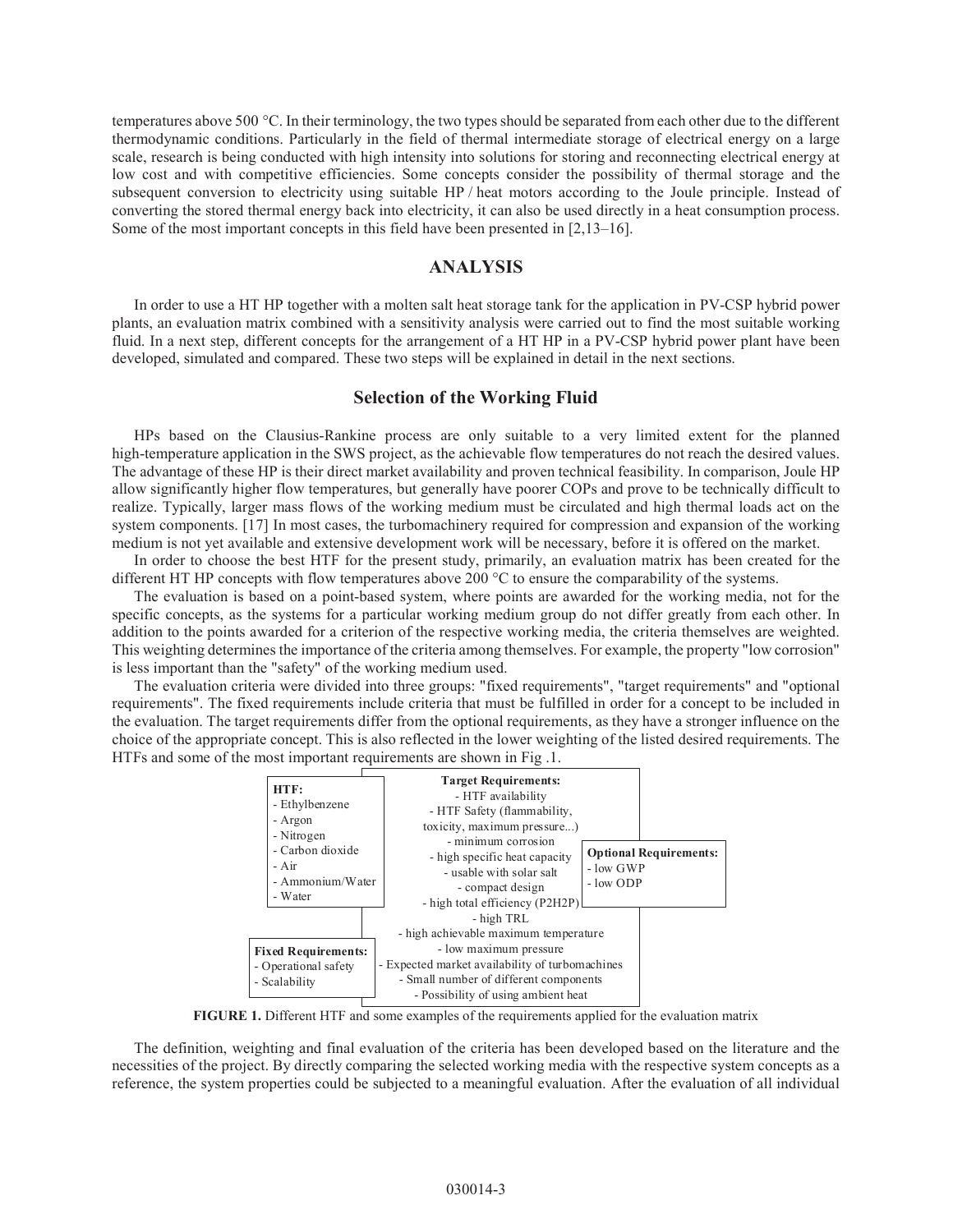criteria, a single, integer numerical value is the output for each working medium, which is made up of the product of criterion weighting and evaluation points for the working medium under consideration.

In this evaluation, the concept with air achieved the best overall rating, closely followed by argon (Ar), nitrogen (N2) and carbon dioxide (CO2). These four HTFs have been chosen to be simulated in a next step within the framework of a sensitivity analysis.

Figure 2 shows the system diagram of the basic model used for the analysis. For this configuration, the cold and hot storage temperatures were assumed 290 °C and 560 °C, respectively. The COP and pressure ratio (PR) values as well as the necessary mass flow rates have been compared for different heat source temperature levels and different performance ranges.



FIGURE 2. Basic model of a HT HP coupled with molten salt storage

With the help of the simulation models created, the system has been adapted for the individual temperature range of the heat source and the resulting thermal power, which can be stored in the hot tank and used later to produce electricity. In addition, different working media in the HP cycle have been applied and compared with each other across individual cases. Based on these results, a suitable HTF for the respective application can be determined.

Case 1: For this case, simulations were carried out for different withdrawal rates on the hot side of the HP. The heat source temperature on the cold side was assumed constant with a value of 400 °C.

| HTF             | <b>COP</b> | <b>PR</b> |
|-----------------|------------|-----------|
| N2              | 2.811      | 2.001     |
| CO <sub>2</sub> | 2.685      | 3.015     |
| Ar              | 2.839      | 1.590     |
| Air             | 2.809      | 2.018     |

TABLE 1. COP and PR for different HTF independent of various output power

The changes in output power have no influence on the COP and PR values and these remain constant over the whole range from 1 to 100 MW. The values are shown in the Tab. 1. The COP for CO2 is 2.685 and approx. 2.8 for the other working fluids. PR for CO2 is above 3, whereas it is almost half for Ar with a value of 1.59. PR in the HP cycle with N2 and air is approx. 2.

The capacity depends directly on the mass flow rate of the working medium in the HP cycle. Figure 3 (a) shows the mass flow rate as a function of the various media and capacities. The course of the mass flow rate of CO2, N2 and air is almost identical at different capacities. For Ar it is almost twice as high, which means a more complex and cost-intensive system from a technical point of view.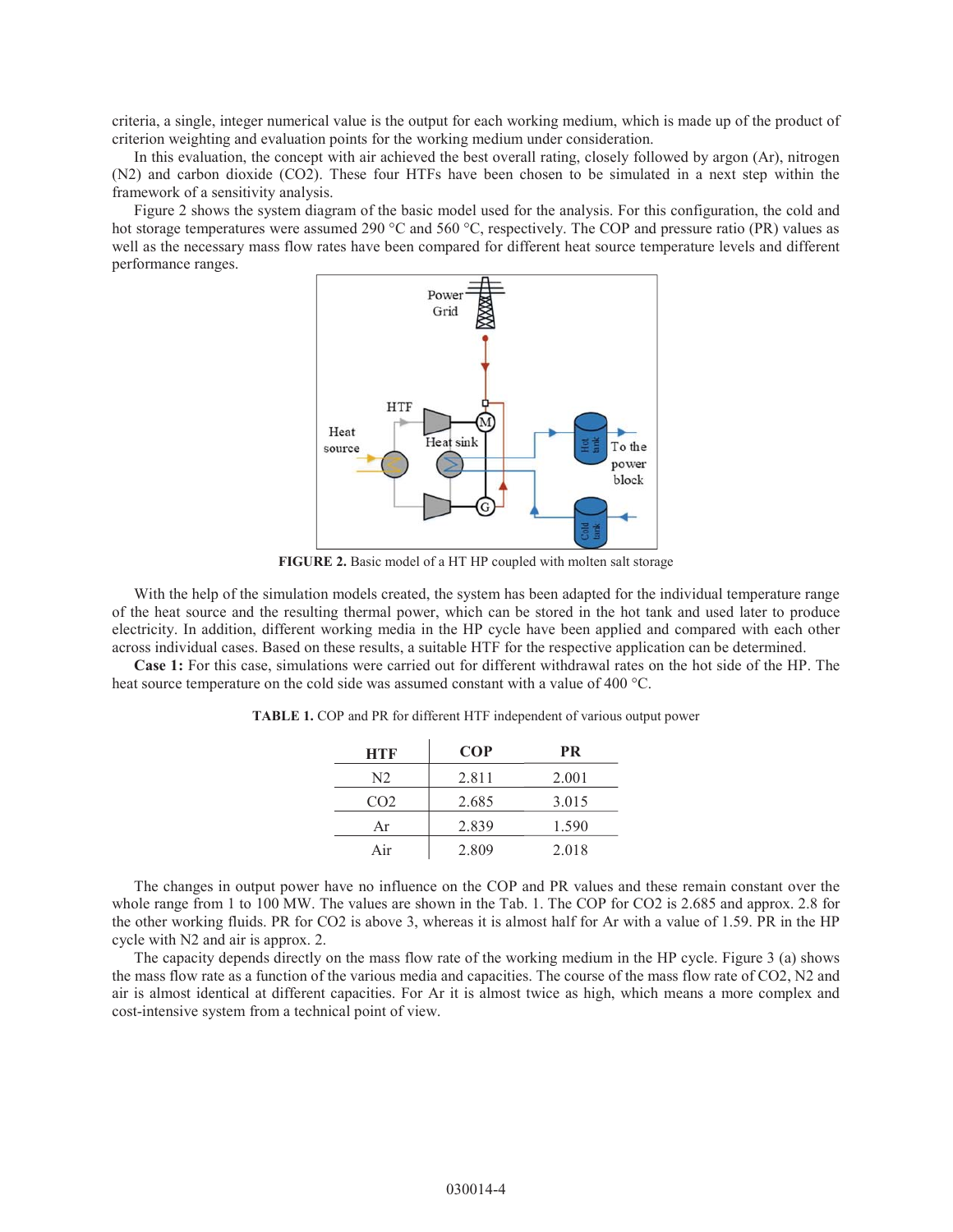

FIGURE 3. (a) HTF mass flow rate vs. output power for different HTFs; (b) COP and PR for different HTFs over various heat source temperatures

Case 2: In this case, simulations were performed for different temperatures of the heat source in a range from 100 °C to 400 °C in 50 °C increments. The heat is fed to the HP on the cold side and heats up the working medium via a heat exchanger. The heat source flow is shown in Fig. 2 with a yellow line. The heat output taken from the warm side of the HP is set at a reference value of 10 MW for all simulations.

The results of the simulations are shown in the Fig. 3 (b). On the two vertical axes, the pressure ratio (PR) and the coefficient of performance (COP) for different working media and heat source temperatures are displayed. As the heat source temperature increases and the temperature difference between the cold and hot side of the HP decreases, the COP increases and the PR decreases. CO2 has the lowest, while Ar has the highest value of COP for heat source temperatures larger than 200 °C. Compared to Ar, air and N2 the PR for CO2 is higher in each case. A low pressure ratio has a positive effect on reducing the cost and complexity of turbomachinery.

# Comparison of Different CSP-PV-HP Configurations

Different arrangement concepts of a HT HP in a PV-CSP hybrid power plant have been developed, simulated in EBSILON®Professional and compared in order to technically evaluate the concepts. Identical parameters have been used for the individual components, which enables an objective comparison of the model results. According to [16] no cold storage was taken into account since this installation would be expensive and the impact is limited in combination with a water/steam cycle for electricity generation. Furthermore, the upper temperature of the HP cycle is limited to about 610 °C since the molten salt considered as storage medium is not heated above 565 °C. Additionally, the thermal load of the compressor can be reduced. The three investigated concepts are:

1. Molten salt is preheated via HTF from the CSP solar field (SF) and heated up with the HP afterwards. Heat from ambient air provides the input for the HP.

2. The molten salt is preheated via HTF from the SF and further heated up with the HP afterwards. Heat from the SF provides the input for the HP. The oil-salt preheater and the heat exchanger at the low temperature side of the HP are connected in parallel.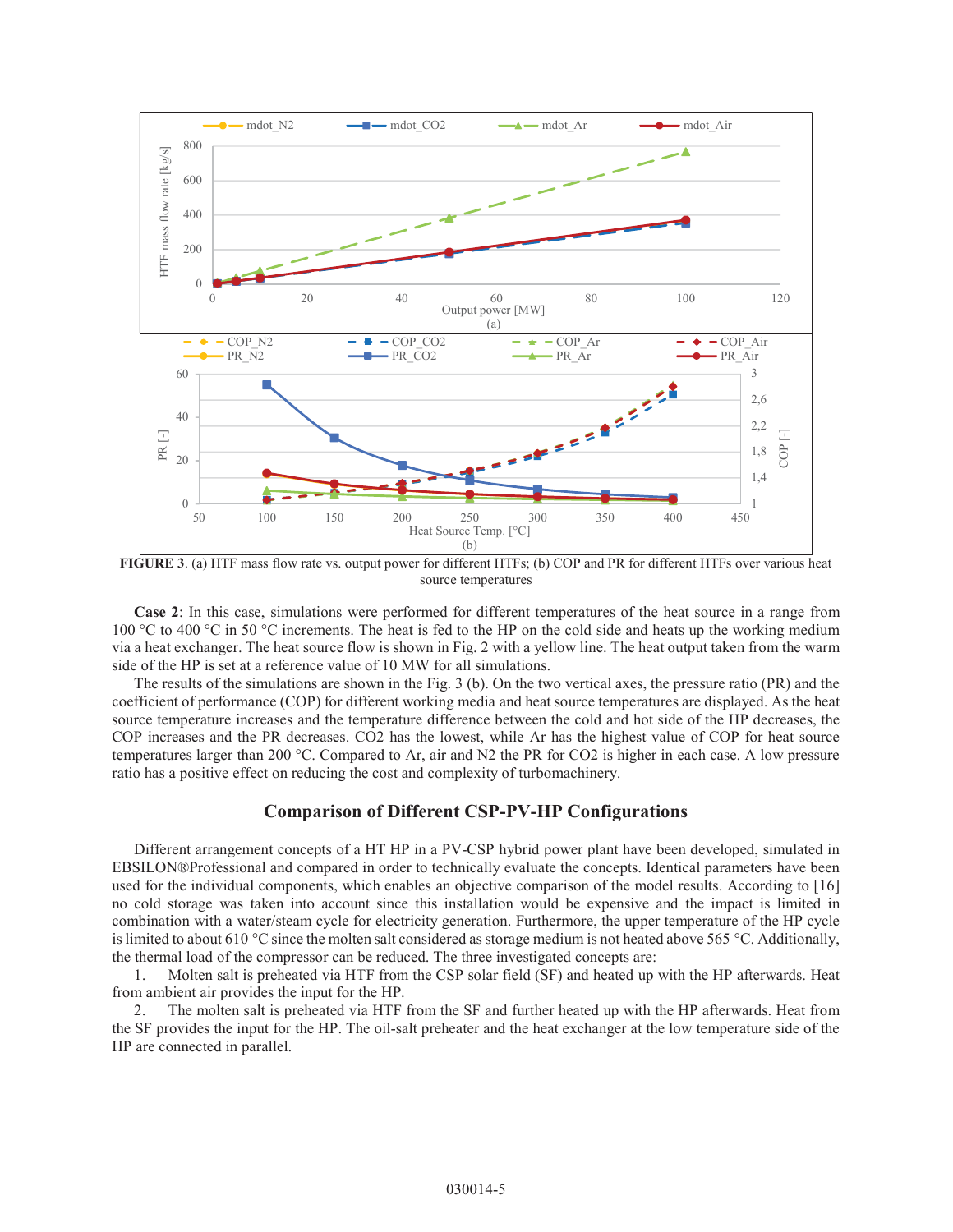3. The molten salt is preheated via HTF from the SF and further heated up with the HP afterwards. The oil-salt preheater and the heat exchanger at the low temperature side of the HP are connected in series. The HTF from the SF provides the heat for the HP after preheating the molten salt.



FIGURE 4. Process schematic diagram for the first configuration

Figure 4 shows a schematic diagram of the entire system for the first configuration. The HT HP uses a reverse Joule cycle with N2 as working fluid and is supplied with heat from ambient air. The molten salt from the cold storage (300 °C) is first heated up to 385 °C with heat from the SF and then up to 560 °C with the HP. The model also contains the complete water/steam cycle with steam generator, turbine and generator, which is used for the regeneration of electricity. Although HP and the PB unit are usually not operated simultaneously, this complete model can be used to determine the round-trip efficiency of the process (power to heat to power).

Figure 4 shows that the HP has a relatively low COP of 1.14 when using ambient heat and thus requires a lot of electrical energy. This is primarily due to the large temperature rise that the HP must provide. The heat source has a temperature of 25 °C and the HP must reach over 600 °C to heat the salt to the temperature of the hot storage tank. For reasons of simplification, the figure shows only one compressor and turbine stage each. In the actual design, the plant components may have to be multi-stage.

The two other configurations were also modelled using EBSILON. Higher temperatures of the heat source for the HP will lead to higher COP and thus to savings of electrical energy. In a parabolic trough power plant, it is obvious to use the heat of the solar field also for the HP. For this purpose, the solar field must be dimensioned larger compared to the first configuration. The hot HTF mass flow from the SF is partly used to preheat the molten salt and partly to supply the HP (see Fig. 5). The COP of 1.8 is significantly higher than the COP of the plant in Fig. 4. In contrast to the HP in Fig 4, the HP in Fig .5 has no recuperator. It is not needed because the SF can heat the working medium upstream of the compressor to approx. 385 °C, which in turn corresponds to the temperature of the working medium upstream of the turbine. This means that no heat transfer is possible in the recuperator and this component is obsolete.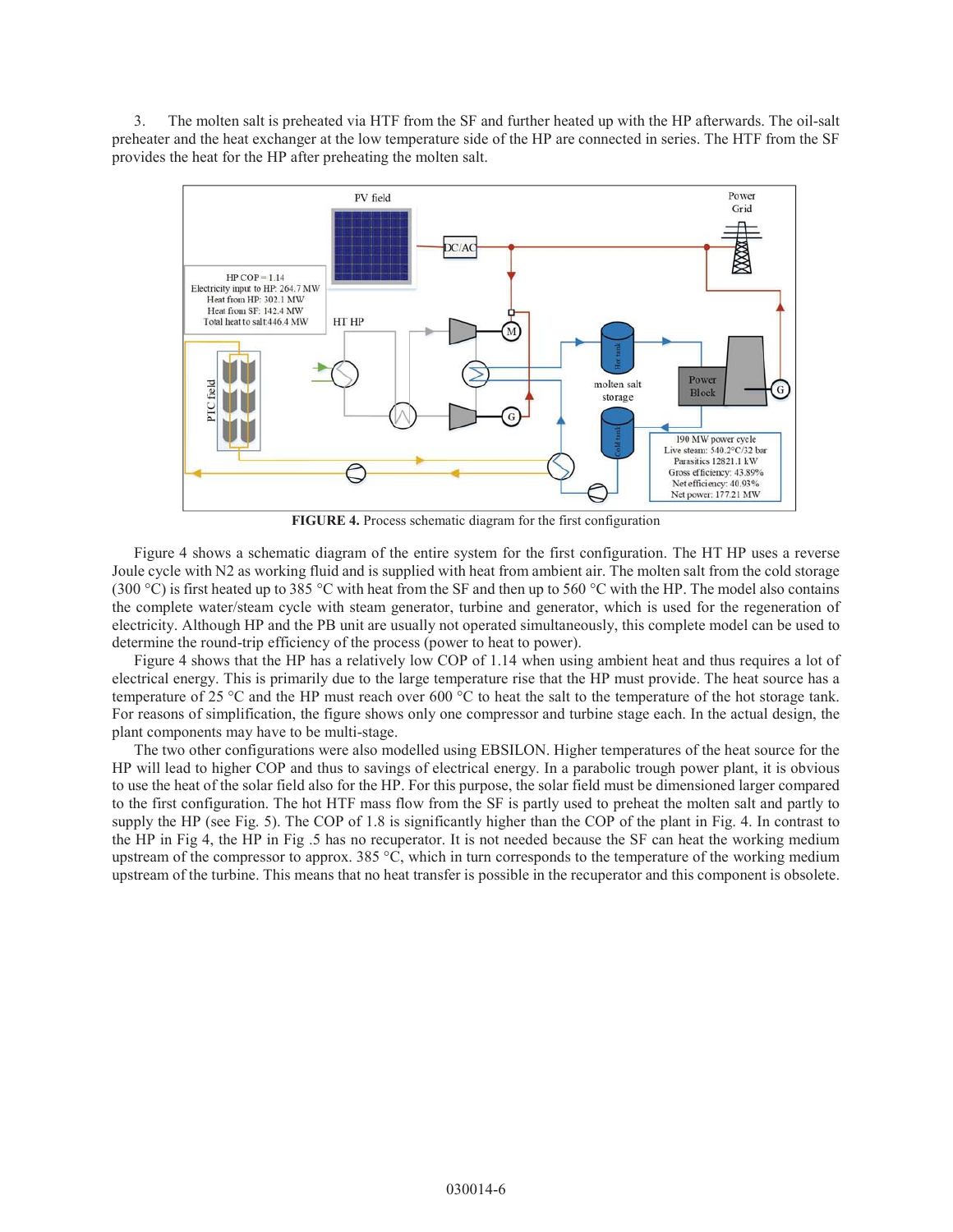

FIGURE 5. Process schematic diagram for the second configuration

In the third configuration, (see Fig. 6) the HTF of the SF is used to heat up the cold salt and to supply the HP afterwards. In this case, the heat supplied to the HP is at a lower temperature level, but the average temperature of the HTF in the SF is reduced, which leads to an increase in efficiency in the SF. Therefore, with this configuration, a lower COP of the HP, but a higher SF efficiency can be expected (compared to the configuration in Fig .5). Compared to the configuration with utilization of ambient heat, the COP is higher, but of course, a larger SF is required to supply the HP. The COP is between the COP of the variants in Fig. 4 and Fig .5. Like the configuration in Fig. 5, this one is also possible without the need for a recuperator.



FIGURE 6. Process schematic diagram for the third configuration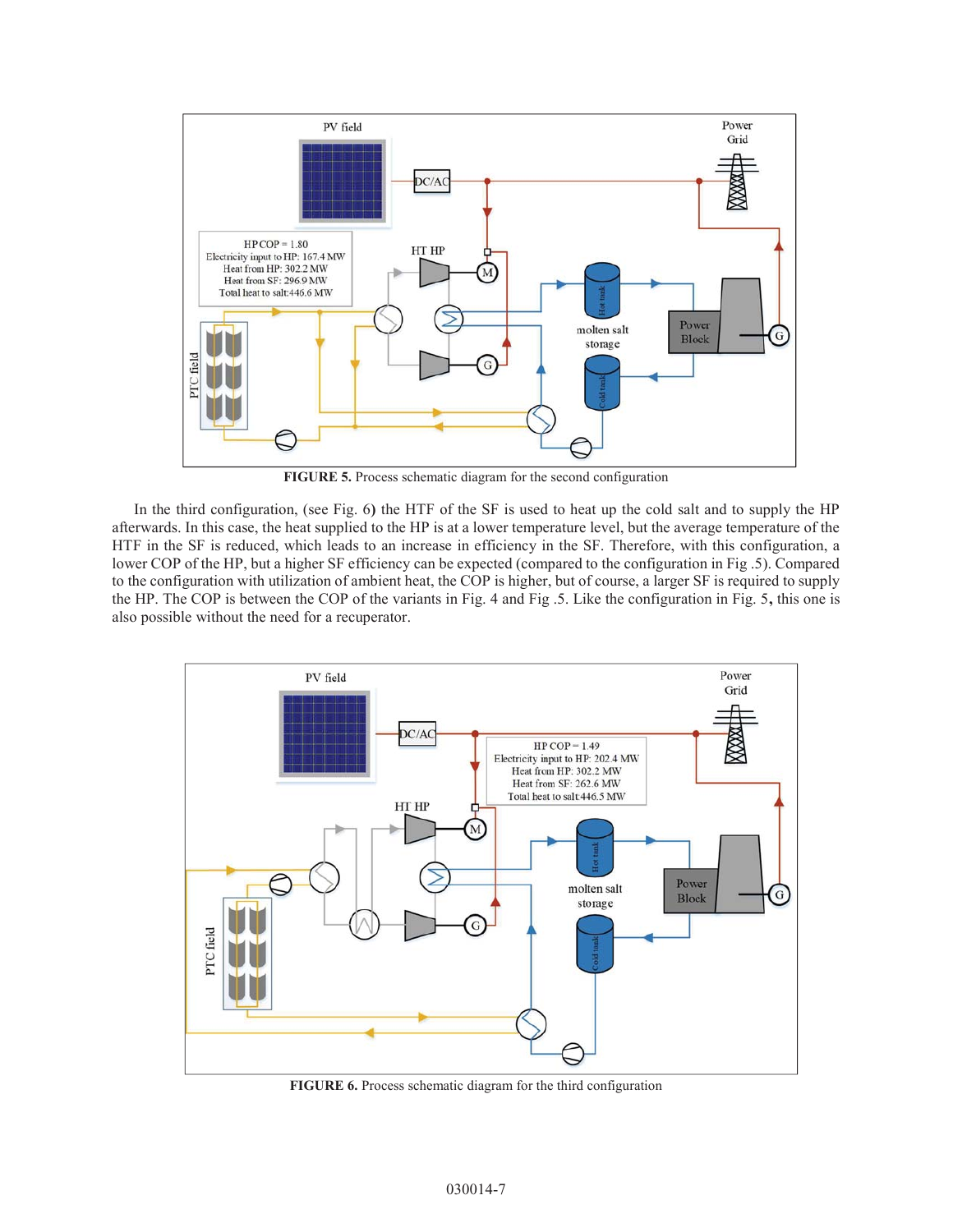Table 2 shows the results of the system designs with EBSILON. It shows that using the cold HTF as a heat source for the HP gives only a very small advantage in SF efficiency over using hot HTF, while the COP is significantly smaller, compared to the parallel configuration.

Using hot HTF as a heat source, on the other hand, promises a high COP and the estimated round-trip-efficiency from electricity to heat to electricity of 70 % also sounds promising.

| Part        | Parameter                | Unit                     | Electrical<br>Heater | HP with        | HP, Heat from    | HP, Heat       | HP, Heat   |
|-------------|--------------------------|--------------------------|----------------------|----------------|------------------|----------------|------------|
|             |                          |                          |                      | Ambient        | SF (series) with | from SF        | from SF    |
|             |                          |                          |                      | Heat           | Recuperator      | (parallel)     | (parallel) |
| Heat Pump   | Working Fluid            | ٠                        | N/A                  | N <sub>2</sub> | N <sub>2</sub>   | N <sub>2</sub> | Ar         |
|             | Temperature Heat         | $\rm ^{\circ}C$          | N/A                  | 25             | 310              | 393            | 393        |
|             | Source                   |                          |                      |                |                  |                |            |
|             | Pressure Ratio           |                          | N/A                  | 2.25           | 2.3              | 2.45           | 1.8        |
|             | Heat Input               | MW                       | N/A                  | 56.3           | 117.9            | 156.1          | 153.2      |
|             | <b>Electricity Input</b> | MW                       | 305.2                | 264.7          | 198.4            | 167.4          | 169.4      |
|             | Heat Output              | MW                       | 302.1                | 302.1          | 296.6            | 302.2          | 301.5      |
|             | COP                      |                          | 0.99                 | 1.14           | 1.49             | 1.8            | 1.78       |
| Solar Field | Outlet                   | $\rm ^{\circ}C$          | 393                  | 393            | 393              | 393            | 393        |
|             | Temperature              |                          |                      |                |                  |                |            |
|             | <b>Inlet Temperature</b> | $\rm ^{\circ}C$          | 310.2                | 310.2          | 234.2            | 301.8          | 301        |
|             | Aperture                 | m <sup>2</sup>           | 246285               | 246285         | 450891           | 482466         | 508989     |
|             | Heat Output              | MW                       | 142.4                | 142.4          | 257.5            | 297            | 294        |
|             | Design Efficiency        | $\overline{\phantom{0}}$ | 0.6803               | 0.6803         | 0.6853           | 0.6838         | 0.6797     |
| Storage     | Heat Input               | MW                       | 446.4                | 446.4          | 446.5            | 446.1          | 445.7      |
| Overall     | P2H2P efficiency         | $\frac{0}{0}$            | 43.4                 | 50             | 65.4             | 79             | 78.1       |
| System      | $(gross)^1$              |                          |                      |                |                  |                |            |

TABLE 2. System design results with EBSILON

Table 3 shows a comparative overview of the required components and their size or rated power for the individual configurations. Compared to the HP solutions without recuperator, the HP solutions with recuperator have the disadvantage that they require this additional heat exchanger, which in the concepts is a high-temperature heat exchanger with gaseous medium on both sides. From these key data, it can be concluded that the recuperator is a large and expensive component with a corresponding cost disadvantage for these configurations.

TABLE 3. Required components and their size or rated power for the individual configurations

| Parameter                | Unit                    | Electrical<br>Heater | HP with<br>Ambient<br>Heat | HP, Heat from SF<br>(series) without<br>Recuperator | HP, Heat from SF<br>(series) with<br>Recuperator | HP, Heat<br>from SF<br>(parallel) |
|--------------------------|-------------------------|----------------------|----------------------------|-----------------------------------------------------|--------------------------------------------------|-----------------------------------|
| <b>Electrical Heater</b> |                         | Χ                    |                            |                                                     |                                                  |                                   |
| HP: Compressor,          |                         |                      | X                          | X                                                   | X                                                | X                                 |
| Turbine, Piping          |                         |                      |                            |                                                     |                                                  |                                   |
| Air / N2 HTEX            |                         |                      | Χ                          |                                                     |                                                  |                                   |
| HTF / N2 HTEX            |                         |                      |                            | Χ                                                   | X                                                | Х                                 |
| Recuperator              |                         |                      | X                          |                                                     | Χ                                                |                                   |
| N2 / Salt HTEX           |                         |                      | X                          | X                                                   | X                                                | X                                 |
| Additional<br><b>CSP</b> | $\text{MW}_{\text{th}}$ |                      |                            | 109                                                 | 120                                              | 155                               |
| Power                    |                         |                      |                            |                                                     |                                                  |                                   |
| Design PV Power          | $\text{MW}_\text{e}$    | 305                  | 265                        | 225                                                 | 199                                              | 167                               |

 $\overline{a}$ 

<sup>&</sup>lt;sup>1</sup> The heat is not included in the value.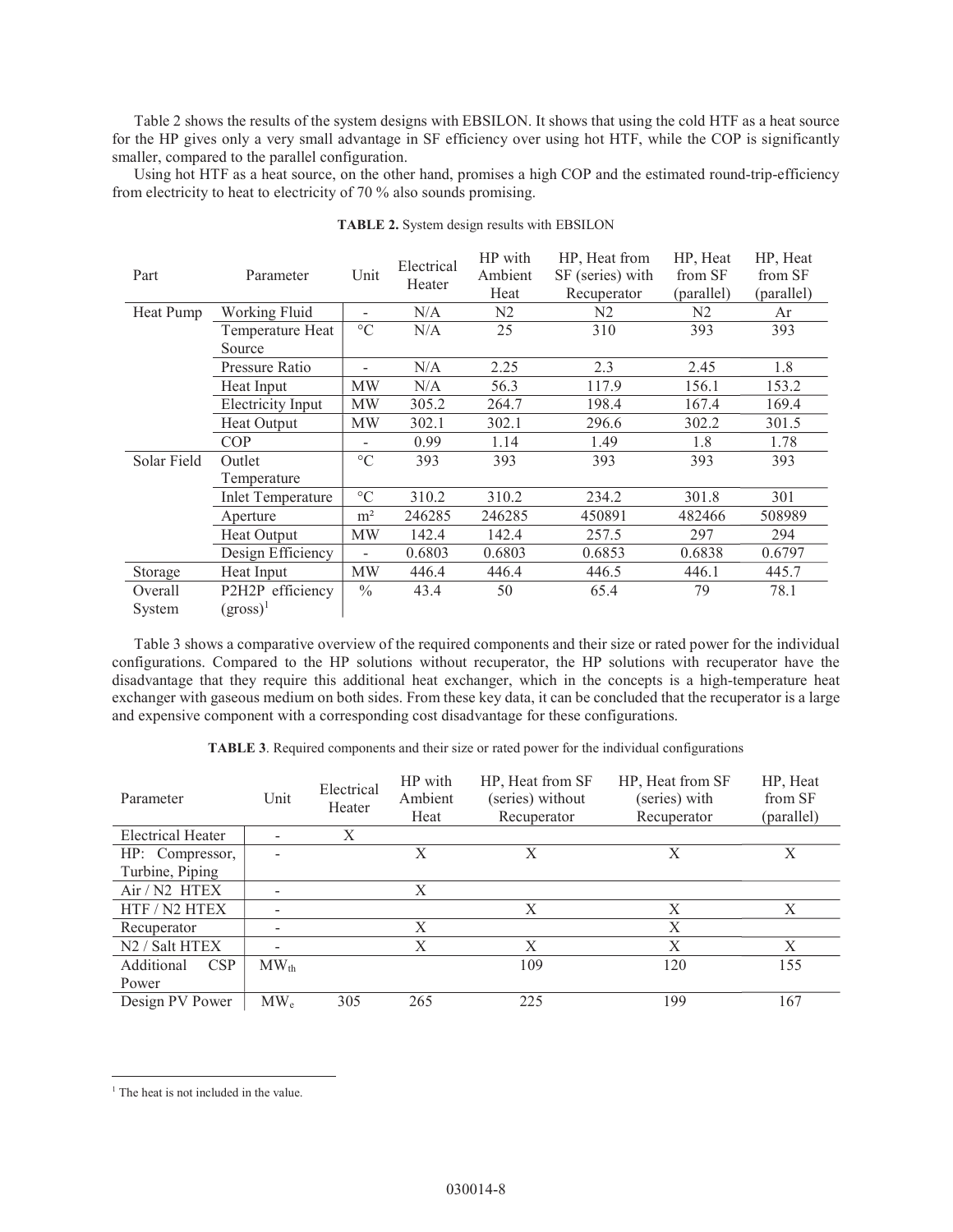#### CONCLUSION AND OUTLOOK

Different HTF for the HT HP have been simulated and compared. The simulations with Ar have shown the best results for the COP and PR values, nevertheless the necessary system components are in this case more complex and cost-intensive regarding the higher mass flow rates. Therefore, N2 has been chosen as the optimal HTF for the system.

In a second step, different configurations of PV-CSP-HP systems have been developed, simulated in EBSILON®Professional and compared in order to evaluate the concepts from a technical point of view. Identical parameters have been used for the individual components, which enables an objective comparison of the model results.

The simulations have shown that the second concept in which the oil-salt preheater and the heat exchanger at the low temperature side of the HP are connected in parallel has shown the most promising results.

In a next step, a techno-economic analysis for the different concepts will be carried out to evaluate the commercial potential of them and detailed dynamic simulations of the whole systems will be performed, as the next milestone of the SWS project.

# ACKNOWLEDGMENTS

The authors gratefully acknowledge the financial support from the LeitmarktAgentur.NRW and the state government of North Rhine Westphalia.

# **REFERENCES**

- 1. C. Arpagaus, Hochtemperatur Wärmepumpen, Literaturstudie zum Stand der Technik, der Forschung, des Anwendungspotenzials und der Kältemittel. NTB Interstaatliche Hochschule für Technik Buchs; Institut für Energiesysteme (IES) (2017).
- 2. R. B. Laughlin, Pumped thermal grid storage with heat exchange. Journal of Renewable and Sustainable Energy 4 (2017).
- 3. IRENA, *Renewable power generation costs in 2019*, <https://www.irena.org/-/media/Files/IRENA/Agency/ Publication/2020/Jun/IRENA\_Costs\_2019\_EN.pdf?la=en&hash=BFAAB4DD2A14EDA7329946F9C3BDA9 CD806C1A8A>.
- 4. U. Herrmann, B. Kelly, and H. Price, Two-tank molten salt storage for parabolic trough solar power plants. Elsevier Ltd. 5-6 (2004).
- 5. HELIOCSP, *Dubai 950 MW Concentrated Solar Power +PV Noor Energy 1 breaks 8 world records*,  $\langle$ http://helioscsp.com/dubai-950-mw-concentrated-solar-power-pv-noor-energy-1-breaks-8-world-records/>.
- 6. KfW, *Solar Complex Ouarzazate Morocco*. *Project information*, <https://www.kfw-entwicklungsbank.de/ PDF/Entwicklungsfinanzierung/Themen-NEU/Projekt-Marokko-Solar-2016-EN.pdf>.
- 7. M. Olafsen, Optimization and Process Improvements of a High Temperature Heat Pump using Butane as Working Fluid. Norwegian University of Science and Technology; Department of Energy and Process Engineering (2018).
- 8. J. Lange, Thermodynamic Design of a Pumped Thermal Energy Storage, Master Thesis. DLR (2018).
- 9. W.D. Steinmann, The CHEST (Compressed Heat Energy STorage) concept for facility scale thermo mechanical energy storage (2014).
- 10. M. Morandin, F. Marechal, M. Mercangöz, and F. Buchter, Conceptual design of a thermo-electrical energy storage system based on heat integration of thermodynamic cycles e Part A: Methodology and base case. Elsevier Ltd. (2012).
- 11. Y.-M. Kim, D.-G. Shin, S.-Y. Lee, and D. Favrat, Isothermal transcritical CO2 cycles with TES (thermal energy storage) for electricity storage. Korea Institute of Machinery and Materials; Swiss Federal Institute of Technology Lausanne (2012).
- 12. Viking Heat Engines, *HeatBooster HBS4*. *Industrial heat pump for sustainable heat production up to 160 °C*.
- 13. Energy Storage Technology Descriptions, *Pumped Heat Electrical Storage*, <https://ease-storage.eu/wpcontent/uploads/2016/07/EASE\_TD\_Mechanical\_PHES.pdf>.
- 14. Vipluv Aga et al., *Supercritical CO2-Based Heat Pump Cycle for Electrical Energy Storage for Utility Scale Dispatchable Renewable Energy Power Plants*, <http://sco2symposium.com/papers2016/Thermal/094paper. pdf>.